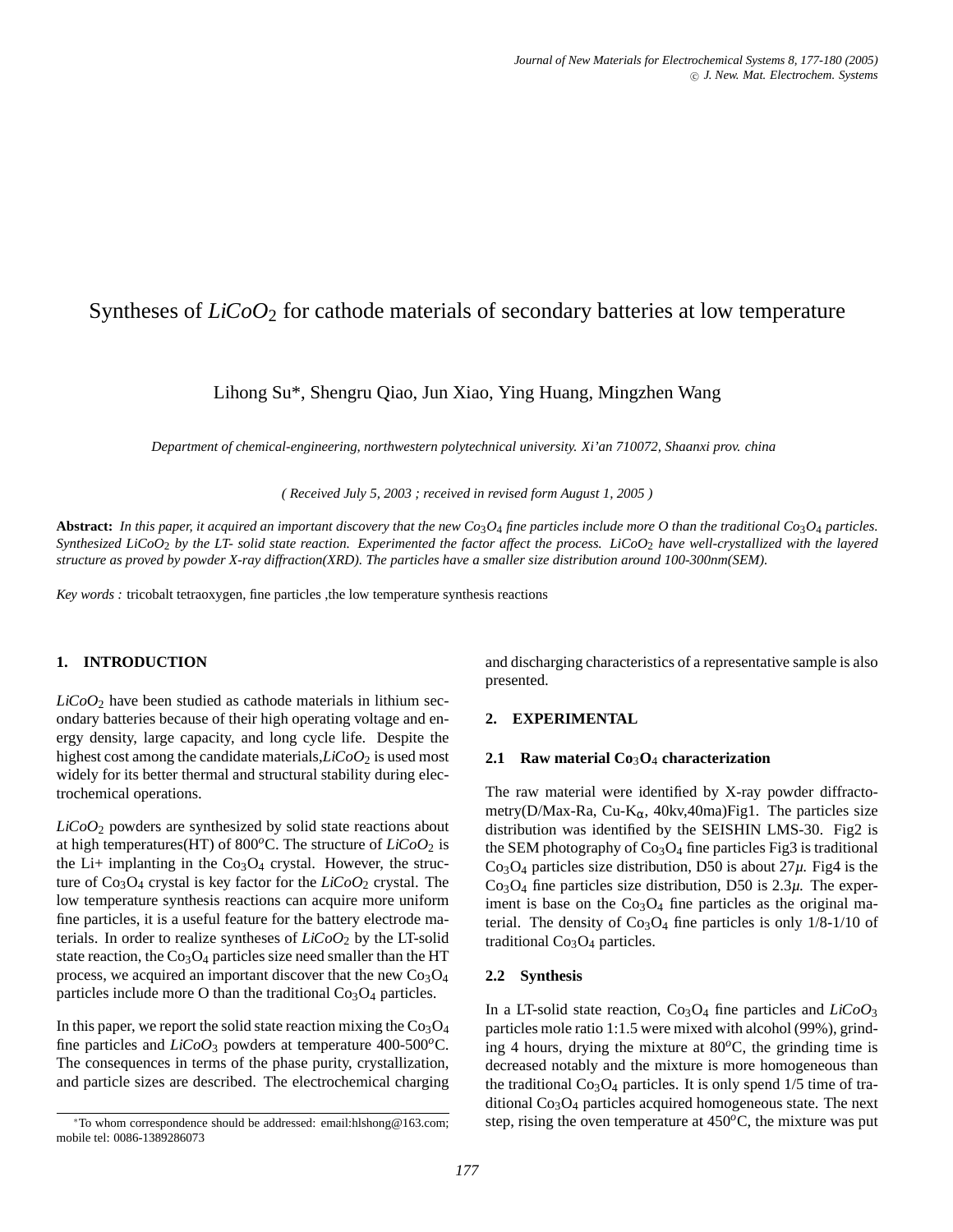

Figure 1: X-ray powder patterns of  $Co<sub>3</sub>O<sub>4</sub>$ .



Figure 3: Traditional Co<sub>3</sub>O<sub>4</sub>particles size distribution.



能

Figure 2: the SEM photography of  $Co<sub>3</sub>O<sub>4</sub>$  intermediate fine particles

Figure 4: Co<sub>3</sub>O<sub>4</sub> fine particles size distribution.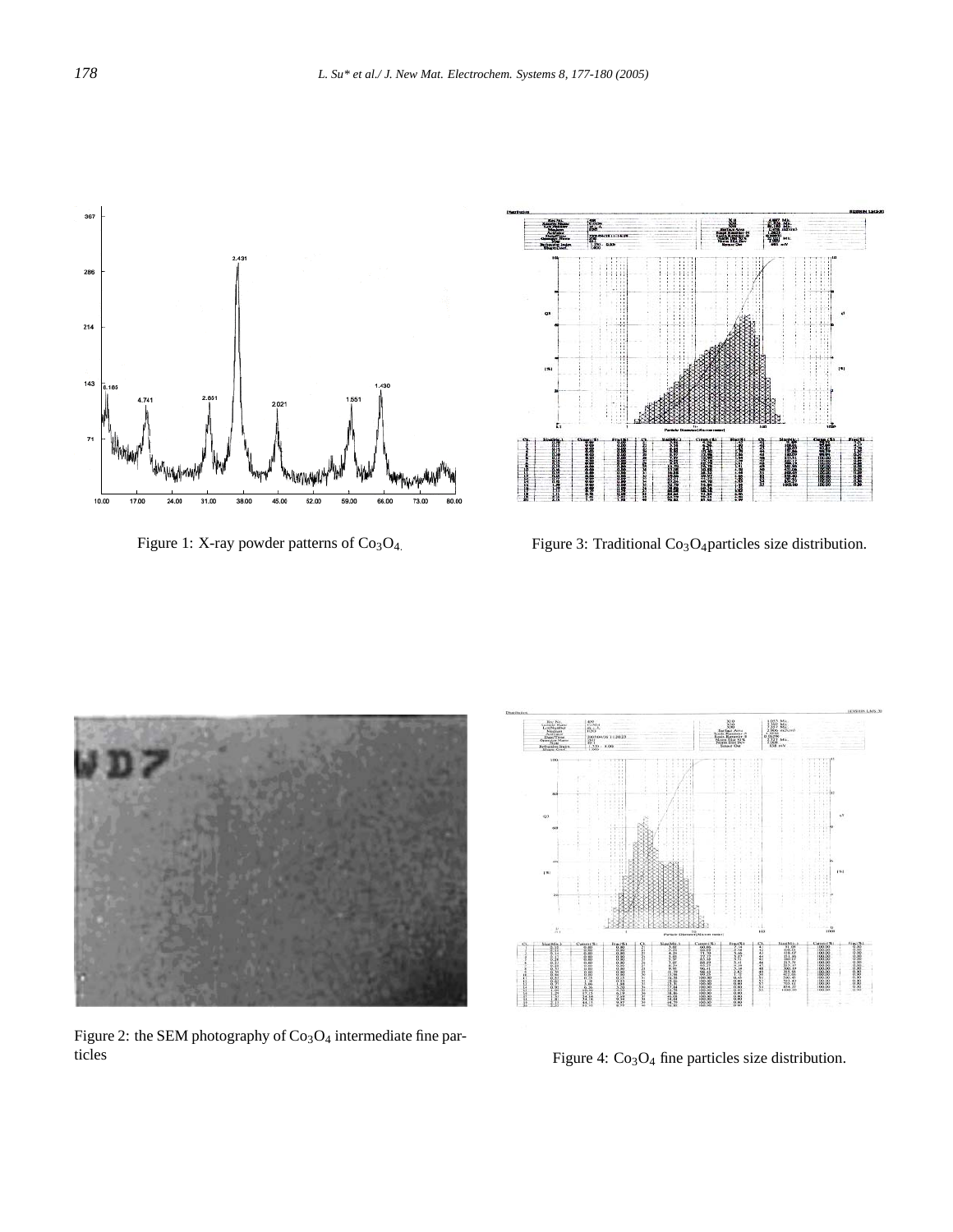in the oven. The reaction is carried out at the temperature for 144 hours. The product was washed by the high-purity water for 15 times. Then it acquired the *LiCoO*<sup>2</sup> particles. The characteristic of *LiCoO*<sup>2</sup> was studied.



Figure 5: XRD patterns of *LiCoO*<sup>2</sup> powders at different reaction time

The fig5 shows XRD patterns of *LiCoO*<sub>2</sub> powders reaction time at 72hours and 144hours. Reaction time 144hours can acquire more purity *LiCoO*<sup>2</sup> powders. The average particle size is 1-3*µ*.  $LiCoO<sub>2</sub>$  is the Li+ implanting in the Co<sub>3</sub>O<sub>4</sub>crystal. The structure of *LiCoO*<sup>2</sup> is more uniform and the particle sizes is more small fig7, it can implant more Li+ than the traditional materials. The initiative capability of charging and discharging of  $LiCoO<sub>2</sub>$  electrode is better than the market selling battery. The initiative capability was improved about 14-20mAh/g notably. But the cycle efficiency of charging and discharging decreased rapidly, because the post-treatment of new *LiCoO*<sub>2</sub> electrode need more time to stabilize fig6.

#### **3. ANALYSIS**

450*o*C LT- solid state reaction is possible because the special TGA-DTA characteristic of  $Co<sub>3</sub>O<sub>4</sub>$  fine particles. The special exothermic at 350.94*o*C can be detected. It is show in the fig8. The 350.94<sup>o</sup>C peak form lead to the LT-solid state reaction realization. It shows that  $Co<sub>3</sub>O<sub>4</sub>$  fine particles have a special crystal structure. From the fig8, It can observe that the new  $Co_3O_4$ fine particles include about 3.085% O more than the traditional  $Co<sub>3</sub>O<sub>4</sub>$  particles. More O including in the  $Co<sub>3</sub>O<sub>4</sub>$  help the low temperature reaction process, it can make the LT reaction possible.



Figure 6: specific discharge capacity (a) LT-reaction syntheses (b) Reference reported[2].



Figure 7: SEM patterns of *LiCoO*<sup>2</sup> powders



Figure 8: TGA-DTA curve of  $Co<sub>3</sub>O<sub>4</sub>$  fine particles